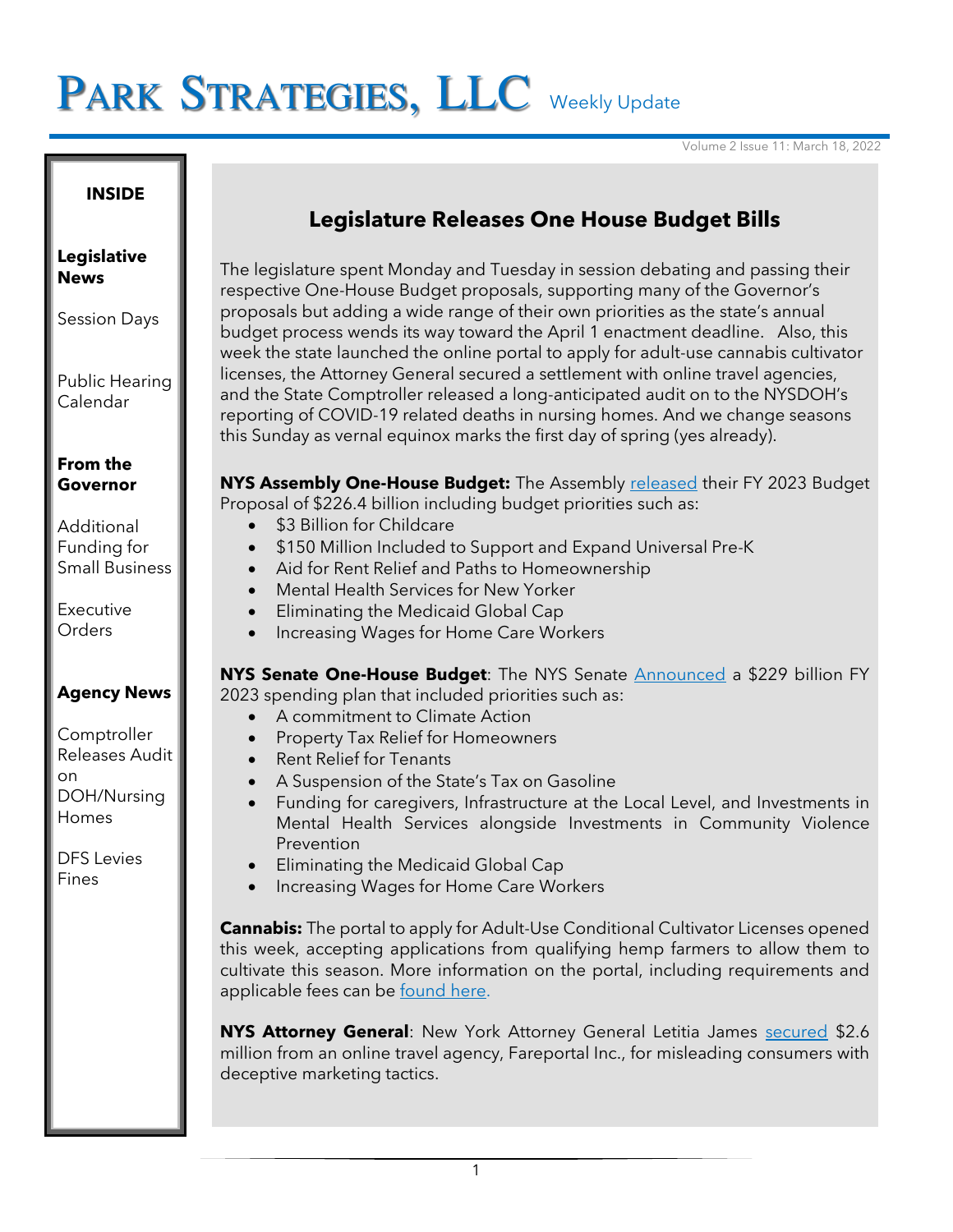# **PSLLC** Weekly Update Volume 2 Issue 11:



Acting Director of the Empire State Development - Connect All Office, Scott Rasmussen outlined the Connect All program to attendees of the annual New York State Association of Counties (NYSAC) Legislative Conference on Tuesday. The Park Strategies team attended the four-day Conference along with more than 700 municipal officials. The event was headlined by Governor Kathy Hochul and state Comptroller Tom DiNapoli. Park Strategies represented several municipal and business clients during break-out meetings and workshops.

## **Legislative News**

## **Legislative Activity**

The Legislature will be in session the 21<sup>st</sup>, 22<sup>nd</sup>, 23<sup>rd</sup>, 24<sup>th</sup> next week (the 2022 Legislative Calendar can be accessed [here\)](https://www.nyassembly.gov/leg/docs/sessioncalendar_2022.pdf). There were 30 bills passed this week. Of particular note was:

~ [S3579A \(Breslin\)](https://www.nysenate.gov/legislation/bills/2021/s3579/amendment/original) Relates to licensing of independent insurance adjusters by waiving requirements regarding a written examination if the applicant holds a claim certification from a national or state-based claims association. This bill passed the Senate, and while there is no "Same-As" sponsor in the Assembly, it will head to the Assembly Insurance Committee for future consideration.

## **Budget / Public Hearings**

There are no Public Hearings currently announced in the legislature. The public hearing calendar can be accessed [here.](https://www.nyassembly.gov/leg/?sh=hear)

## **From the Governor**

### **\$500 Million for Small Business**

Governor Hochul [announced](https://www.governor.ny.gov/news/governor-hochul-announces-over-500-million-pandemic-relief-distributed-nearly-29000-small) \$500 million in grant funding through the Empire State Development COVID-19 Pandemic Small Business Recovery Grant Program that will go to nearly 29,000 small businesses throughout New York State. The program was created to provide flexible grant assistance to small businesses, microbusinesses and for-profit independent arts and cultural organizations in the State of New York who have experienced economic hardship due to the COVID-19 pandemic.

## **Executive Orders:**

Executive Order 11.4 was issued, extending EO 11, 11.1, 11.2 and 11.3, through April 15, 2022. Through [Executive Order](https://www.governor.ny.gov/executive-order/no-11-declaring-disaster-emergency-state-new-york)  [11,](https://www.governor.ny.gov/executive-order/no-11-declaring-disaster-emergency-state-new-york) Governor Hochul has empowered the NYS Department of Health to limit nonessential, nonurgent procedures in hospitals or systems with a capacity below 10% staff bed capacity. EO [11.1](https://www.governor.ny.gov/executive-order/no-111-declaring-disaster-emergency-state-new-york) an[d 11.2](https://www.governor.ny.gov/executive-order/no-112-declaring-disaster-emergency-state-new-york) also empowered the legislature to continue meeting remotely.